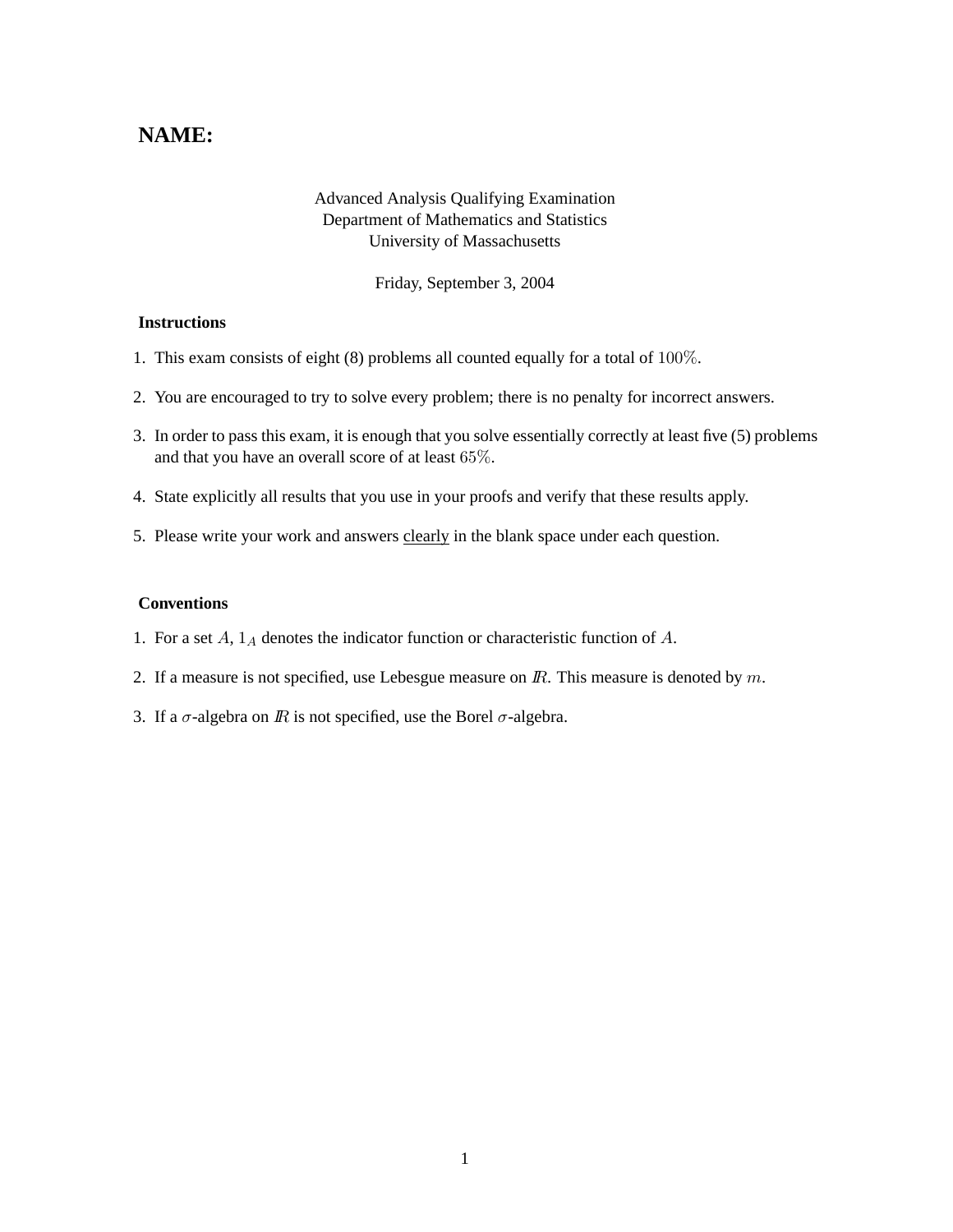1. Let  $(X, \mathcal{M}, \mu)$  be a finite measure space and f and g complex-valued measurable functions on X. We define

$$
\rho(f) = \int_X \frac{|f|}{1+|f|} d\mu
$$

and set  $d(f, g) = \rho(f - g)$ .

(a) Prove that the space of complex-valued measurable functions is a metric space with metric  $d(\cdot, \cdot)$ . Two functions are identified if they are equal  $\mu$ -a.e.

(b) Prove that  $\lim_{n\to\infty} d(f_n, f) = 0$  if and only if  $f_n \to f$  in measure.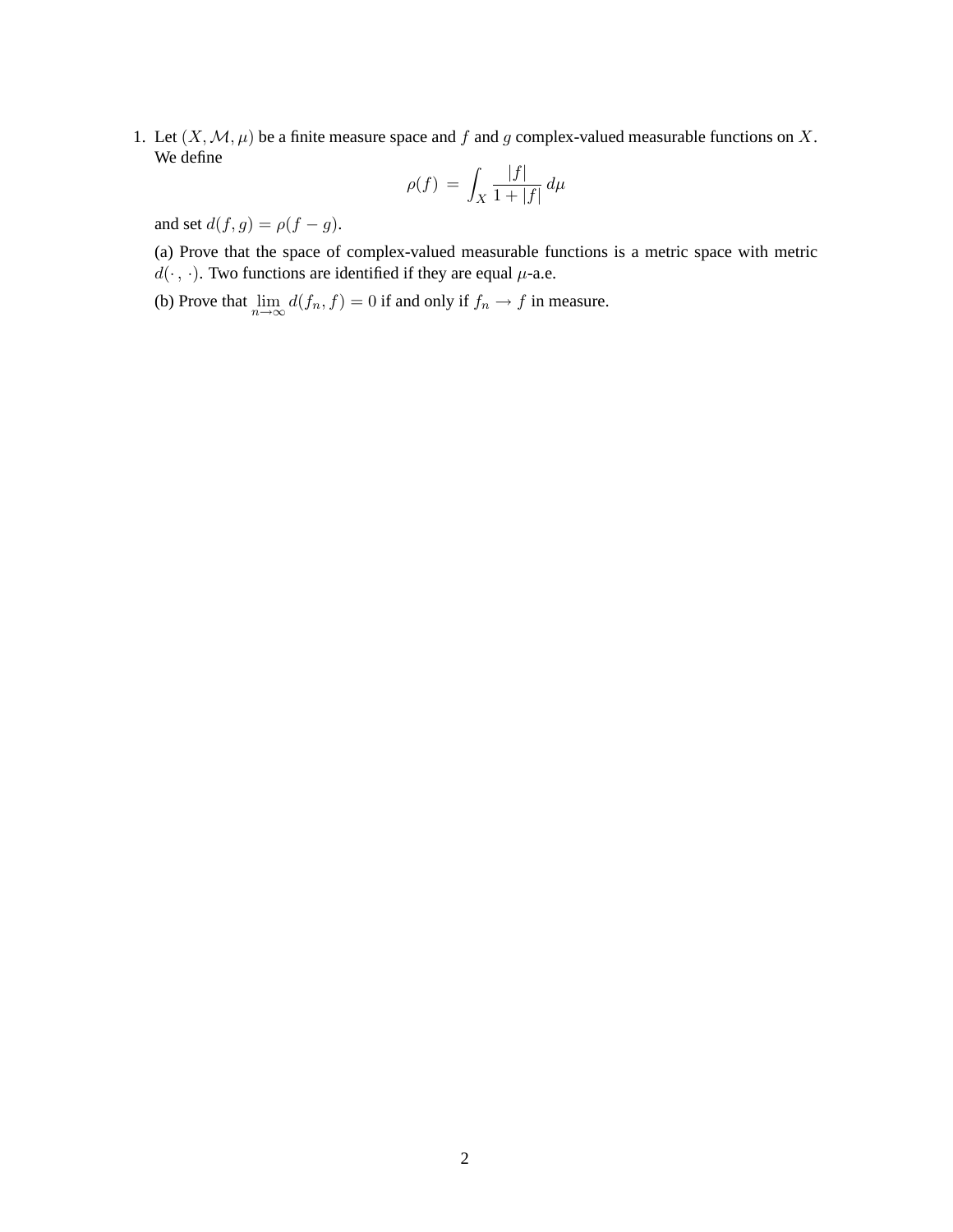2. Let  $(X, \mathcal{M}, \mu)$  be a measure space. Let  $1 < p < \infty$  and choose q so that  $\frac{1}{p} + \frac{1}{q}$  $\frac{1}{q} = 1$ . Consider the spaces  $L^p(\mu)$  and  $L^q(\mu)$  of real-valued measurable functions. For  $g \in L^q(\mu)$  and  $f \in L^p(\mu)$  we define

$$
T_g(f) = \int_X f g d\mu.
$$

- (a) Prove that  $T_q(f)$  is finite using a well known inequality.
- (b) Prove that as an operator from  $L^p(\mu)$  into  $\mathbb{R}, ||T_g|| \le ||g||_q$ .
- (c) Prove that, in fact,  $||T_g|| = ||g||_q$ . *Hint:* Consider  $f = \text{sign}(g) |g|^{q-1}$ .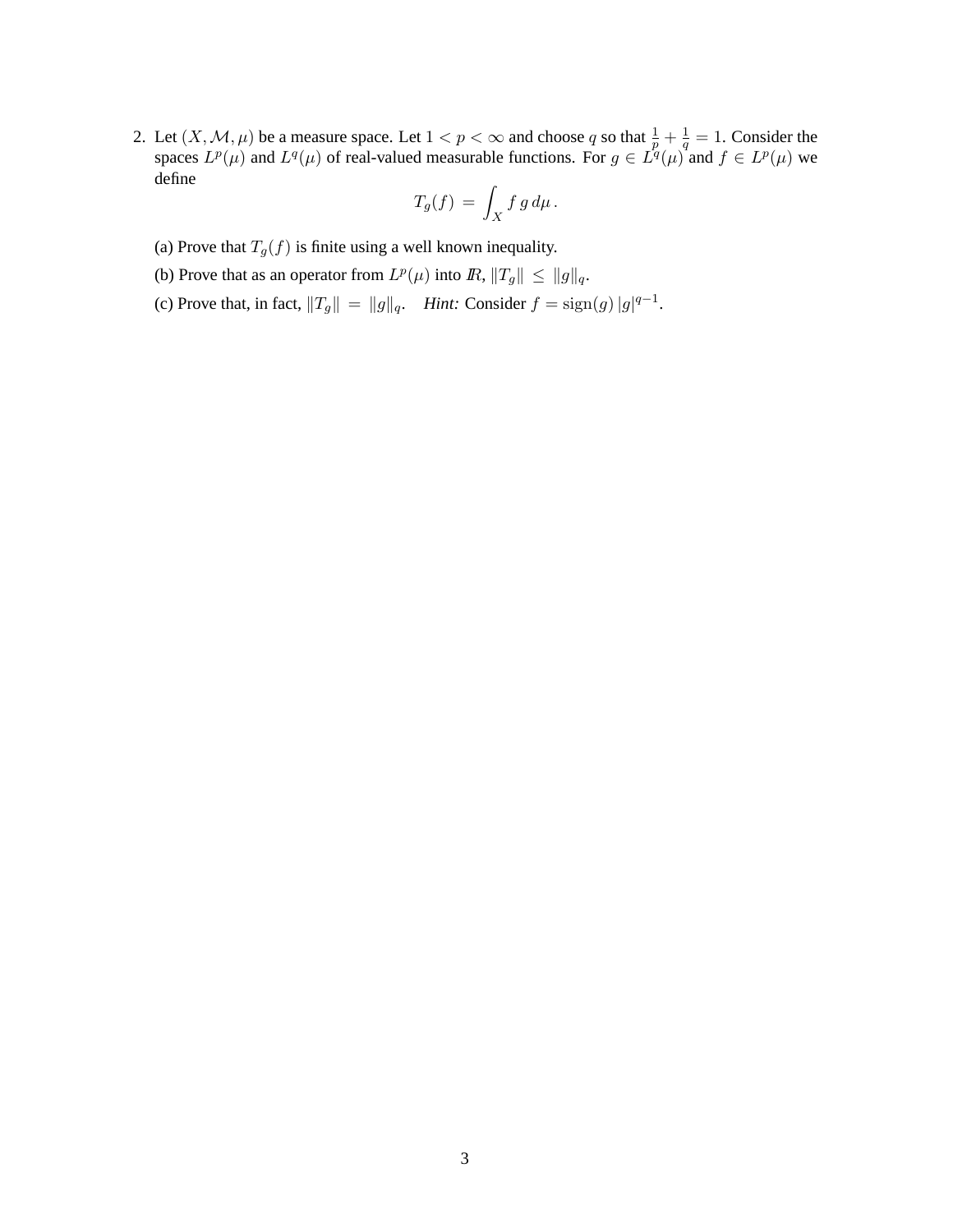- 3. Let H be a Hilbert space with scalar product  $\langle \cdot , \cdot \rangle$  and norm  $\| \cdot \|$ .
	- (a) State the Schwarz inequality.
	- (b) Prove that for all  $x, y \in H$

$$
||y||2 [||x||2 ||y||2 - |\langle x, y \rangle|2] = ||||y||2x - \langle x, y \rangle y||2
$$
 (1)

(c) Use part (b) to derive the Schwarz inequality and to determine when equality holds in the Schwarz inequality.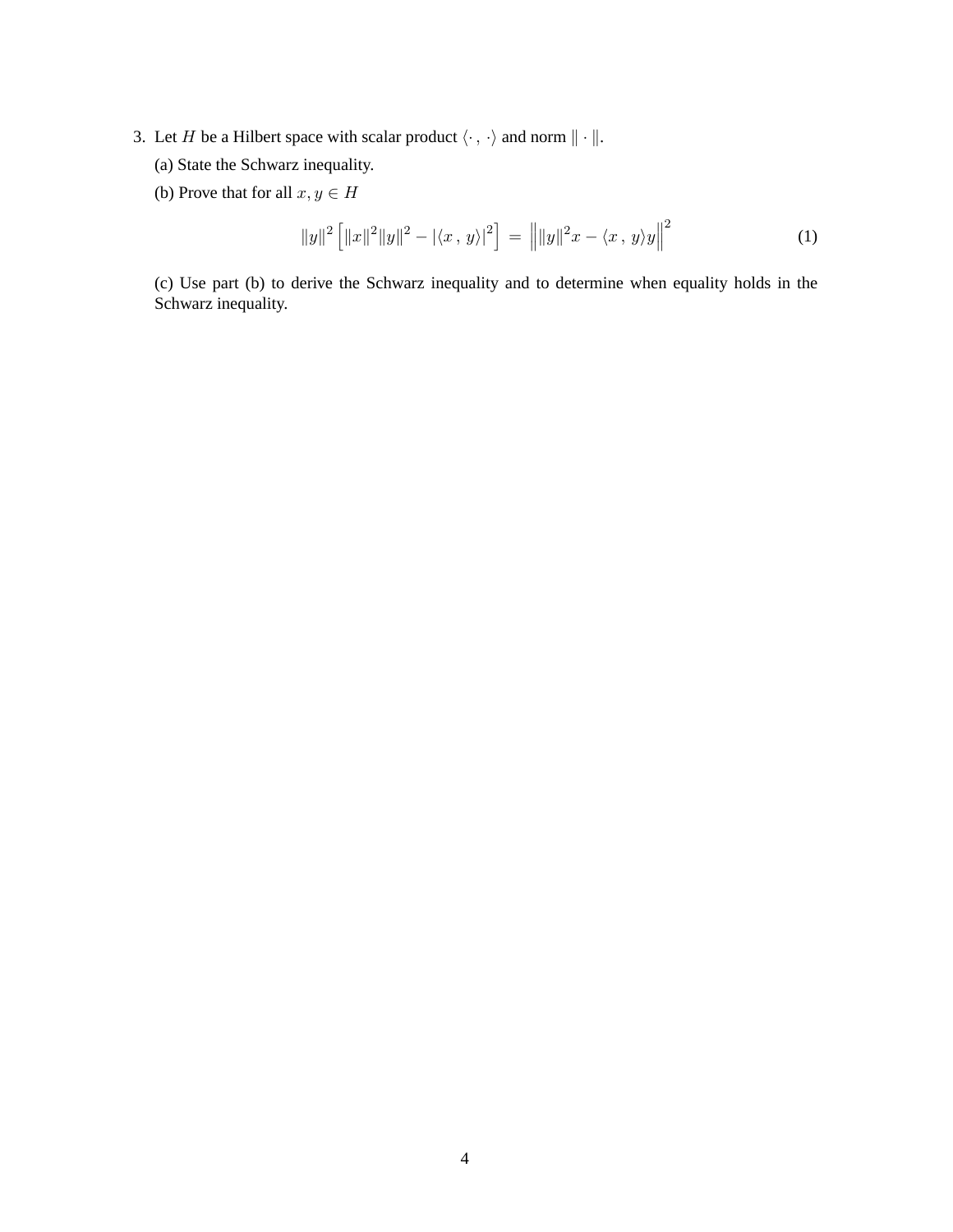4. Let  $\ell^{\infty}$  denote the space of real sequences  $x = (x_1, x_2, ...)$  such that

$$
||x||_{\infty} = \sup_{n \ge 1} |x_n| < \infty \, .
$$

Define

$$
C = \{ x \in \ell^{\infty} : \lim_{n \to \infty} x_n = x_{\infty} \text{ exists} \}.
$$

(a) Prove that C is a closed linear subspace of  $\ell^{\infty}$ .

(b) Prove that  $C$  is nowhere dense; i.e., the interior of  $C$  is empty.

*Hint:* Given  $x = (x_1, x_2, \ldots) \in C$  and  $\varepsilon > 0$ , consider  $y = (y_1, y_2, \ldots)$ , where  $y_n = x_n + \varepsilon(-1)^n$ .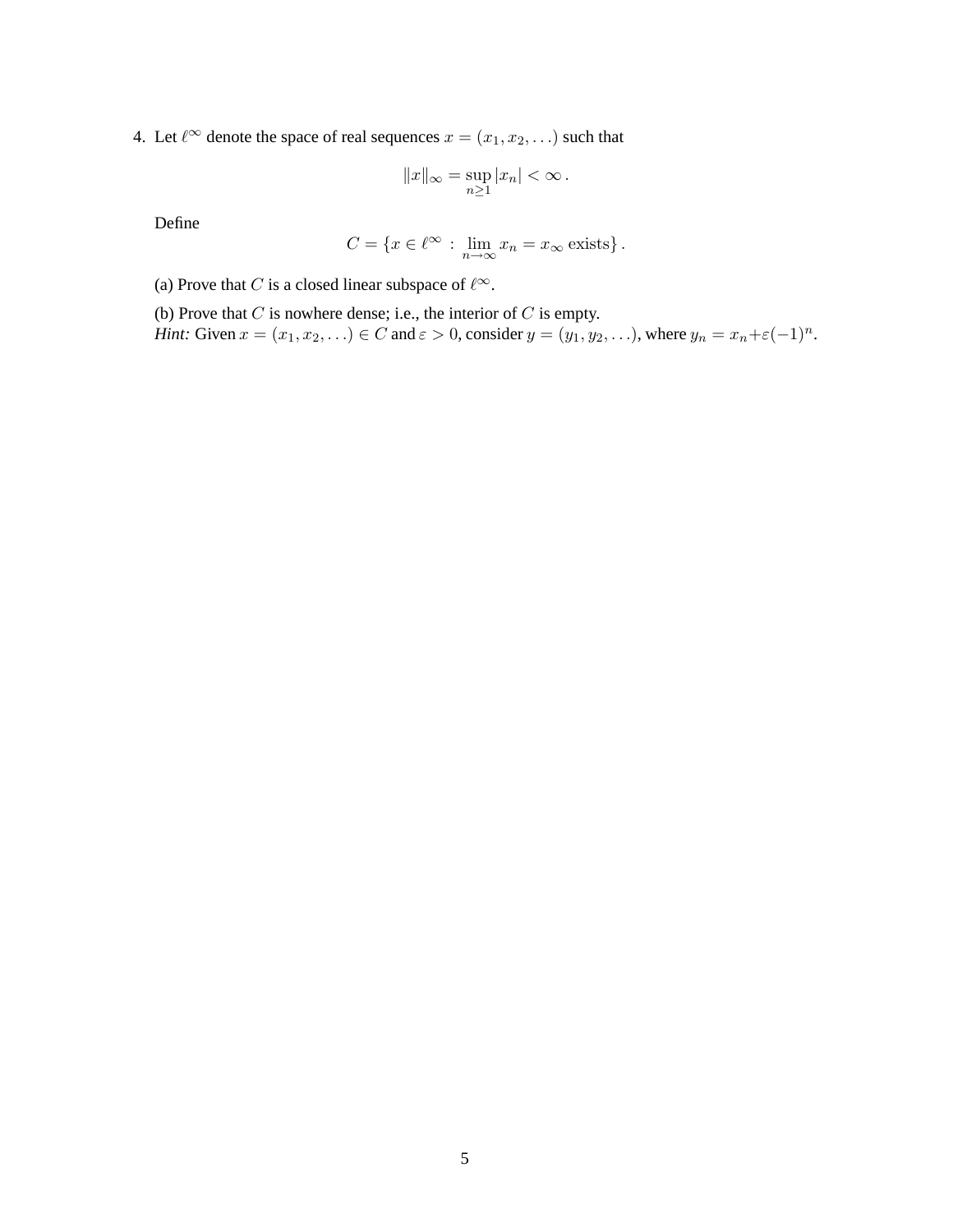5. Let  $f \in L^1(\mathbb{R})$  and let g be a bounded measurable function. Prove that

$$
\lim_{n \to \infty} \int_{-\infty}^{\infty} g(x) \left[ \left( f(x + 1/n) - f(x) \right) dm(x) = 0 \right].
$$

*Hint:* Approximate  $f$  by a suitable continuous function.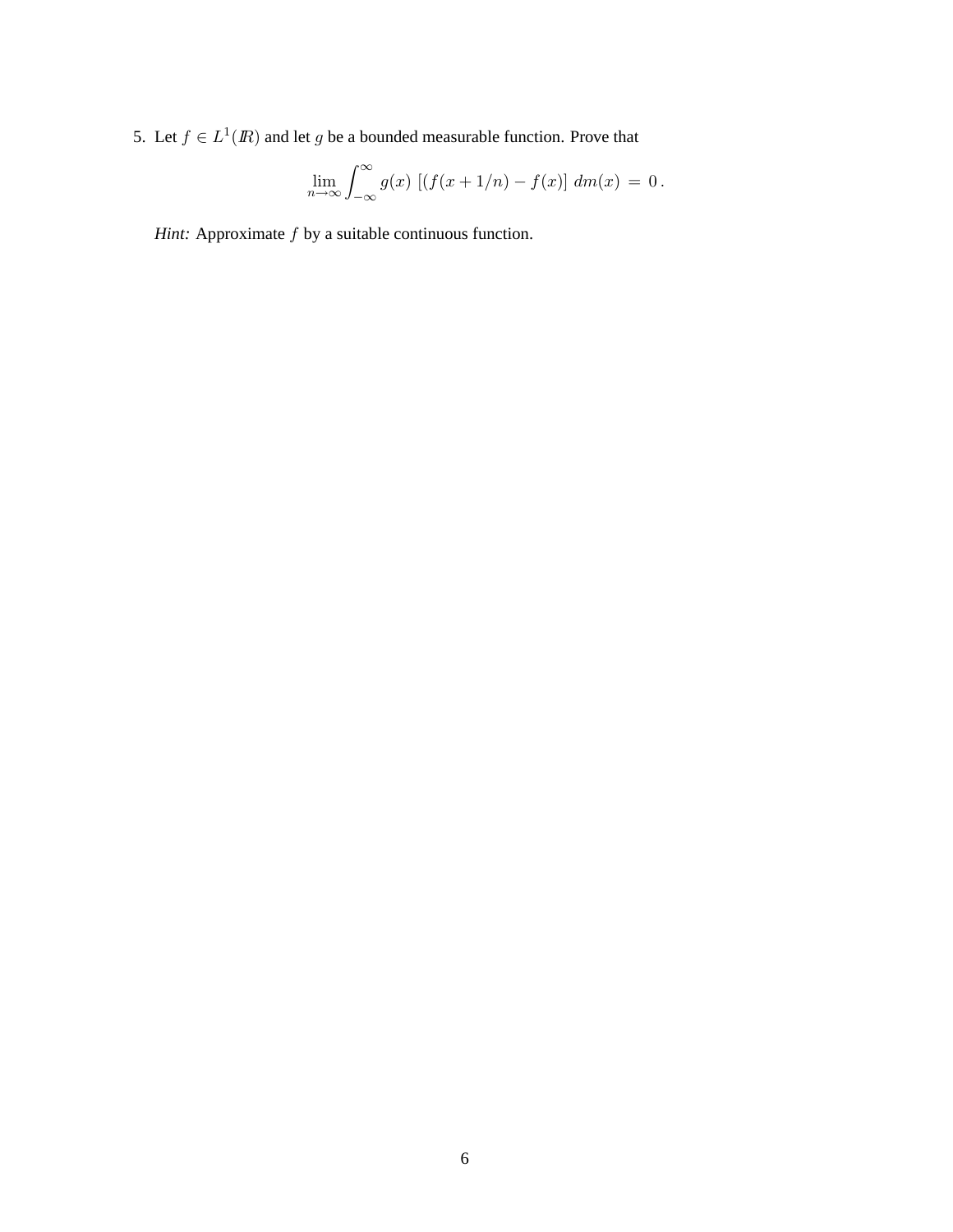- 6. Let  $(X, \mathcal{M}, \mu)$  be a finite measure space.
	- (a) State the Radon-Nikodym Theorem.

(b) Prove that the Radon-Nikodym derivative  $d\nu/d\mu$  has the following properties. Part (ii) is known as the chain rule.

(i) Let  $\nu$  be a finite measure on  $(X, \mathcal{M})$  such that  $\nu \ll \mu$ . If  $f \in L^1(\nu)$ , then

$$
\int_X f \, d\nu = \int_X f \, \frac{d\nu}{d\mu} \, d\mu \, .
$$

(ii) Let  $\nu$  and  $\lambda$  be finite measures on  $(X, M)$  such that  $\nu \ll \mu$  and  $\mu \ll \lambda$ . Then  $\nu \ll \lambda$  and

$$
\frac{d\nu}{d\lambda} = \frac{d\nu}{d\mu} \frac{d\mu}{d\lambda} \lambda \text{-} a.e..
$$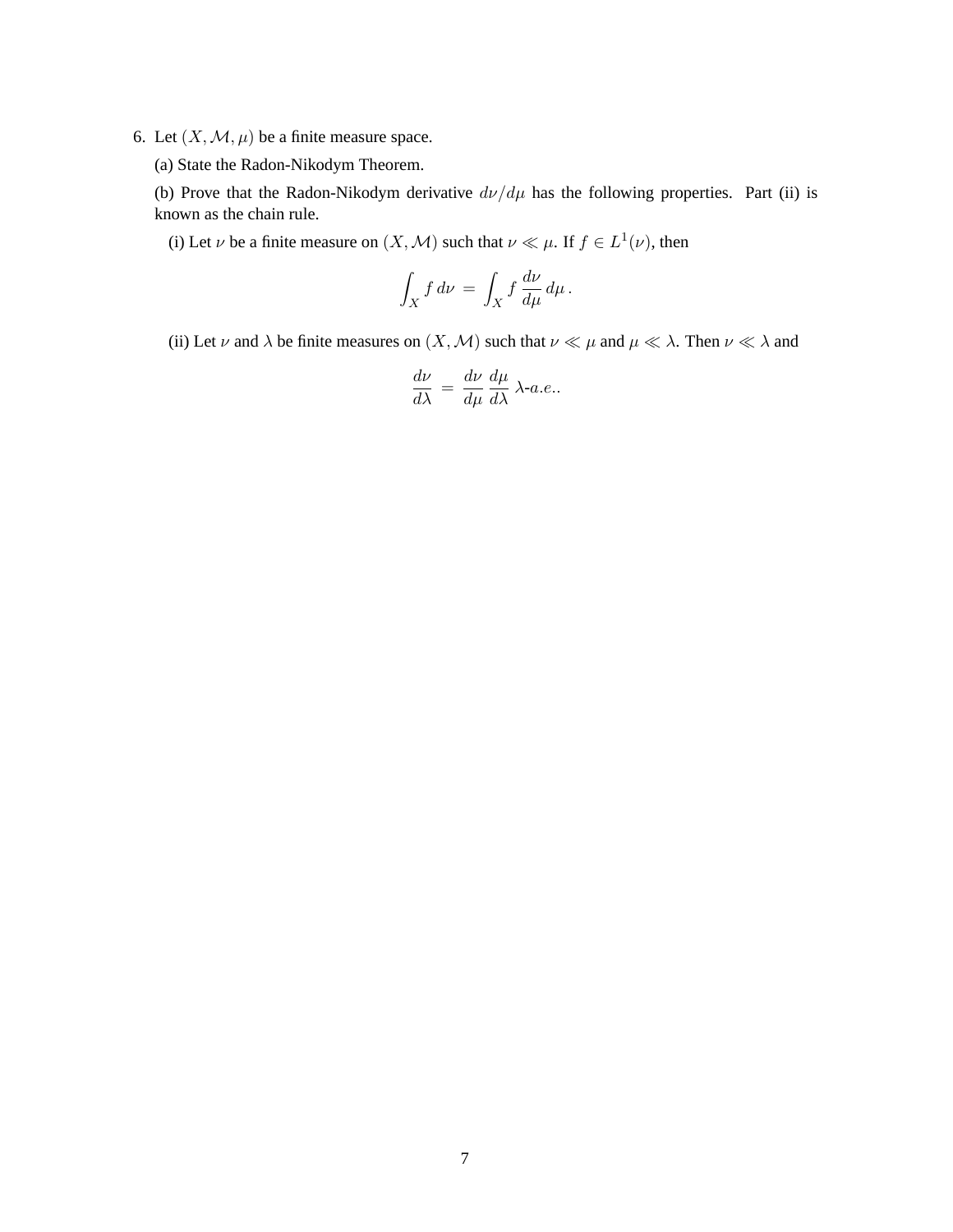7. Let  $\varphi$  be a nonnegative measurable function on  $[0, \infty)$  such that

$$
g(r) = \int_0^\infty e^{rx} \varphi(x) \, dm(x)
$$

is finite for all  $r \geq 0$ .

(a) Prove that the function  $g(r)$  is continuous for  $r \geq 0$  by showing that for any nonzero sequence  ${h_n}_{n\geq 0}$  with  $\lim_{n\to\infty} h_n = 0$ 

$$
\lim_{n\to\infty} g(r+h_n) = g(r).
$$

(b) Prove that the function  $g(r)$  is differentiable for  $r > 0$  by showing that for any nonzero sequence  $\{h_n\}_{n\geq 0}$  with  $\lim_{n\to\infty} h_n = 0$  the limit

$$
\lim_{n \to \infty} \frac{g(r + h_n) - g(r)}{h_n}
$$

exists and does not depend on the sequence  $\{h_n\}_{n\geq 0}$ . What is the value of the derivative  $g'(r)$ ? Justify all your steps.

*Hint:* You may use (without proof) that, for all  $x \ge 0$  and all  $a \in \mathbb{R}$ ,  $a \ne 0$ 

$$
\left|\frac{e^{ax}-1}{a}\right| \, \leq \, e^{(1+|a|)x} \, .
$$